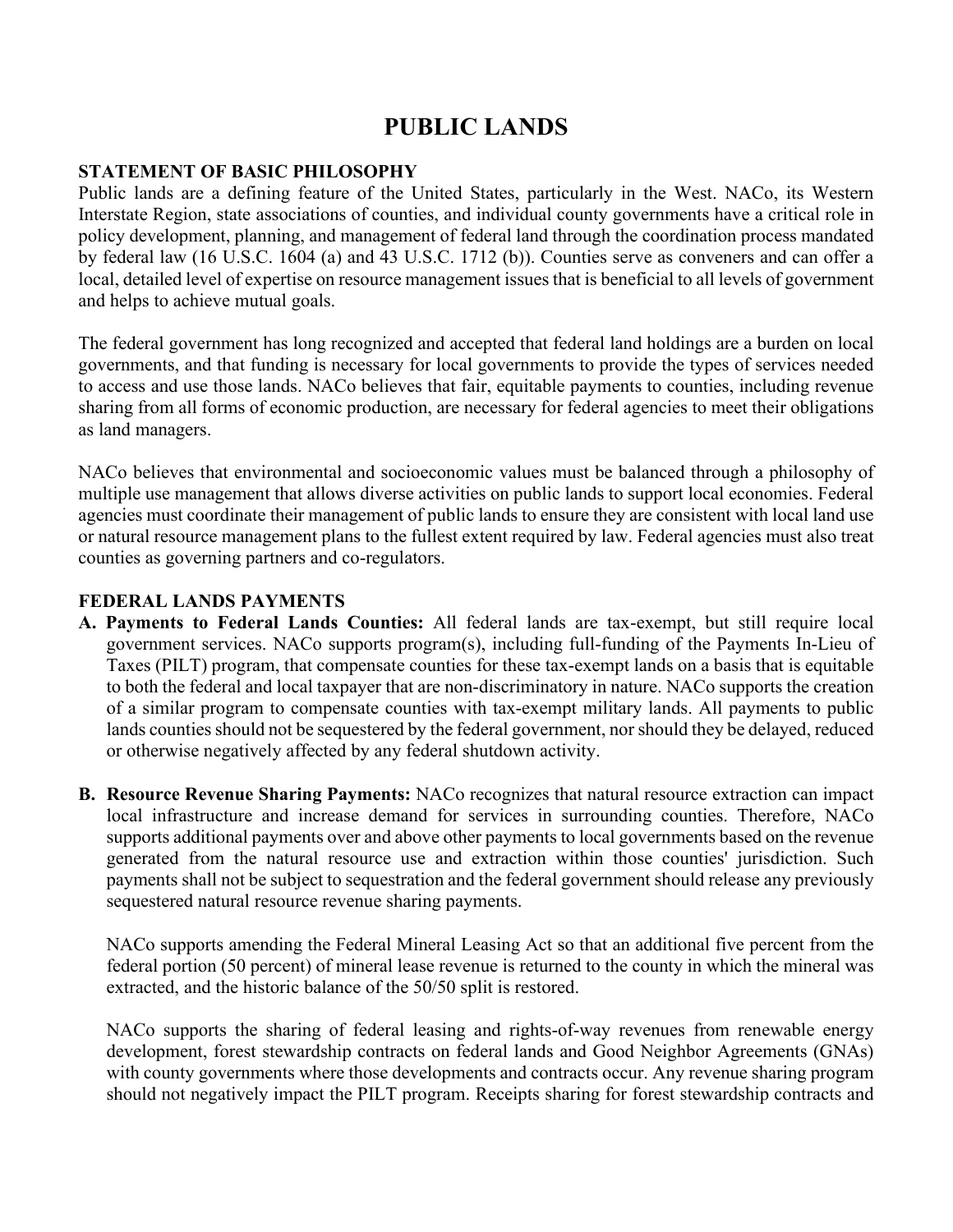GNAs should be based on the total merchantable value of the products, rather than merely the net in excess of the contract amount.

**C. Secure Rural Schools and Community Self-Determination Act:** NACo supports federal stopgap payments to counties facing lower federal resource revenue sharing payments due to substantially decreased activity in natural resource use, harvest, and extraction as a result of federal regulations that have restricted or prohibited the use, harvest, and extraction of the resource. NACo supports the reauthorization and enhancement of the Secure Rural Schools program (PL 110-343). Reauthorization should maintain coupling between payments to counties and active natural resource management, and the connection between sustainable natural resource management and the stability and well-being of forest counties and communities.

NACo urges Congress and federal agencies to restore responsible, multiple use and sustained-yield industries on public land. These industries are necessary to provide economic, social, educational, and cultural stability for resource communities. NACo supports robust bridge funding to arrest catastrophic declines in resource production and county revenue sharing and a restoration of active public land management.

**D. Compensation to Counties by Businesses Operating on Federal Lands:** NACo supports additional payments to counties for any fees generated from any businesses—such as concessionaires or enhanceduse lessees—who operate on federally owned land to compensate local taxing jurisdictions equal to the property taxes that are otherwise paid by any other commercial business in the county.

#### **FEDERAL LAND USE PLANNING**

- **A. Current and Future Federal Land Management Agency Land Management Plan Revisions:** Federal land management agencies shall coordinate with local government officials and maintain maximum consistency with local plans and policies when conducting current and future revisions of Resource Management Plans (RMPs) and Forest Management Plans. Counties should utilize the coordination process and/or serve as cooperating agencies in the NEPA process as counties see fit and be provided meaningful opportunities for involvement in the revision process from start to finish. Once land management agency plans become approved management practices or policies, new agency actions should not contradict those plans. Plans should provide for economic and social sustainability, emphasize multiple use management and commodity production and require that federal decisions be made at the most local level of the federal agency.
- **B. National Environmental Policy Act (NEPA) Improvement:** NACo supports the revision of NEPA to strengthen the involvement of local governments in the federal decision-making process, expedite project analysis and make final decisions in a timely but effective manner. NACo supports requiring federal agencies to coordinate with local governments, offer cooperating agency status and negotiate mutually agreeable memoranda of understanding (MOU). NACo encourages increased opportunities for involvement of the public during the legally mandated public comment process, including opportunities for verbal input during town halls, hearings and listening sessions within or in close proximity to the impacted communities and, when possible, increased time to provide written input and testimony.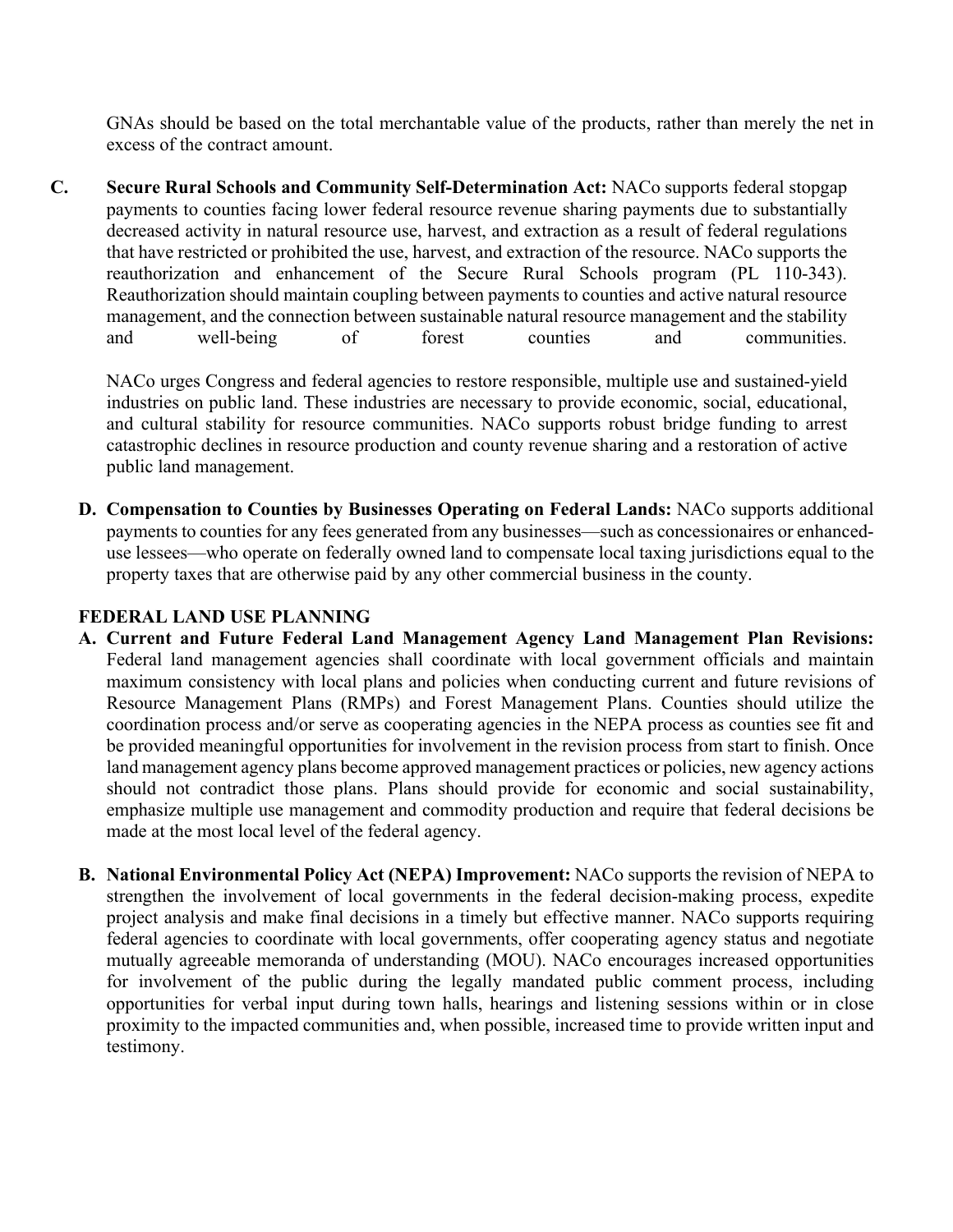**C. Endangered Species Act:** NACo recognizes the importance of the Endangered Species Act (ESA) as an essential safeguard for America's fish, wildlife and plants, and therefore supports updating and improving it to better achieve its goals. NACo supports the delisting of species when recovery goals are met.

NACo supports reforming the ESA to mandate that the federal government treat state and county governments as equals through government-to-government coordination to decide jointly with appropriate federal agencies when and how to list species, designate habitat and plan and manage for species recovery and delisting.

NACo supports reforms that would require federal agencies to perform cumulative and quantitative economic analyses before the designation of critical habitat that would measure the effects of such a designation on all affected local governments and local stakeholders, including the effects on possible uses of land, property values, employment and revenues available for state and local governments. This information shall be considered as a part of their decision-making process.

**D. Gateway Communities:** NACo recognizes counties as gateway communities to our nation's federal lands and that the economies and ecologies of county, state, and federal governments in gateway regions are interwoven. NACo believes that diverse recreation and tourism opportunities are critical to counties and their communities. Furthermore, NACo recognizes that federal policies frequently drive significant impacts to gateway communities and the services they provide to visitors to ensure their pleasure, safety and comfort.

Federal government shutdowns have an enormously negative impact on counties and gateway communities. NACo urges land management agencies to partner with state and local government to keep these facilities open and adequately staffed during federal government shutdowns. Local and state governments that temporarily open and staff these facilities should also have the opportunity for reimbursement by federal lands agencies.

#### **FEDERAL LAND MANAGEMENT**

- **A. Transfer of Public Lands:** NACo believes all fifty states are equal and that every state should receive everything that was promised to them in their enabling acts, including land transfers, if requested by an individual state and in consultation with the affected counties.
- **B. Public Land Acquisition and Ownership:** Acquisition or disposal of new land, conservation easements and water rights by any federal agency should be subject to coordination with the county in which the land is located, and consistent with local land use or natural resource plans. Counties should be given the opportunity to participate in the development of terms and conditions of any such proposal before it is carried out. Criteria for the transfer, sale or acquisition of public lands and conservation easements shall include consideration of fair market value, loss of tax base, coordination with appropriate counties and other governing jurisdictions, preparation of appropriate environmental analyses and public values. Lands acquired by the federal government shall be considered entitlement lands and subject to Payments In-Lieu of Taxes compensation to the impacted local government. Additionally, NACo requests that federal land management agencies adopt policies that provide real and substantial consideration of historic uses in project plans and environmental documentation and commit project developers to providing mitigation for their loss.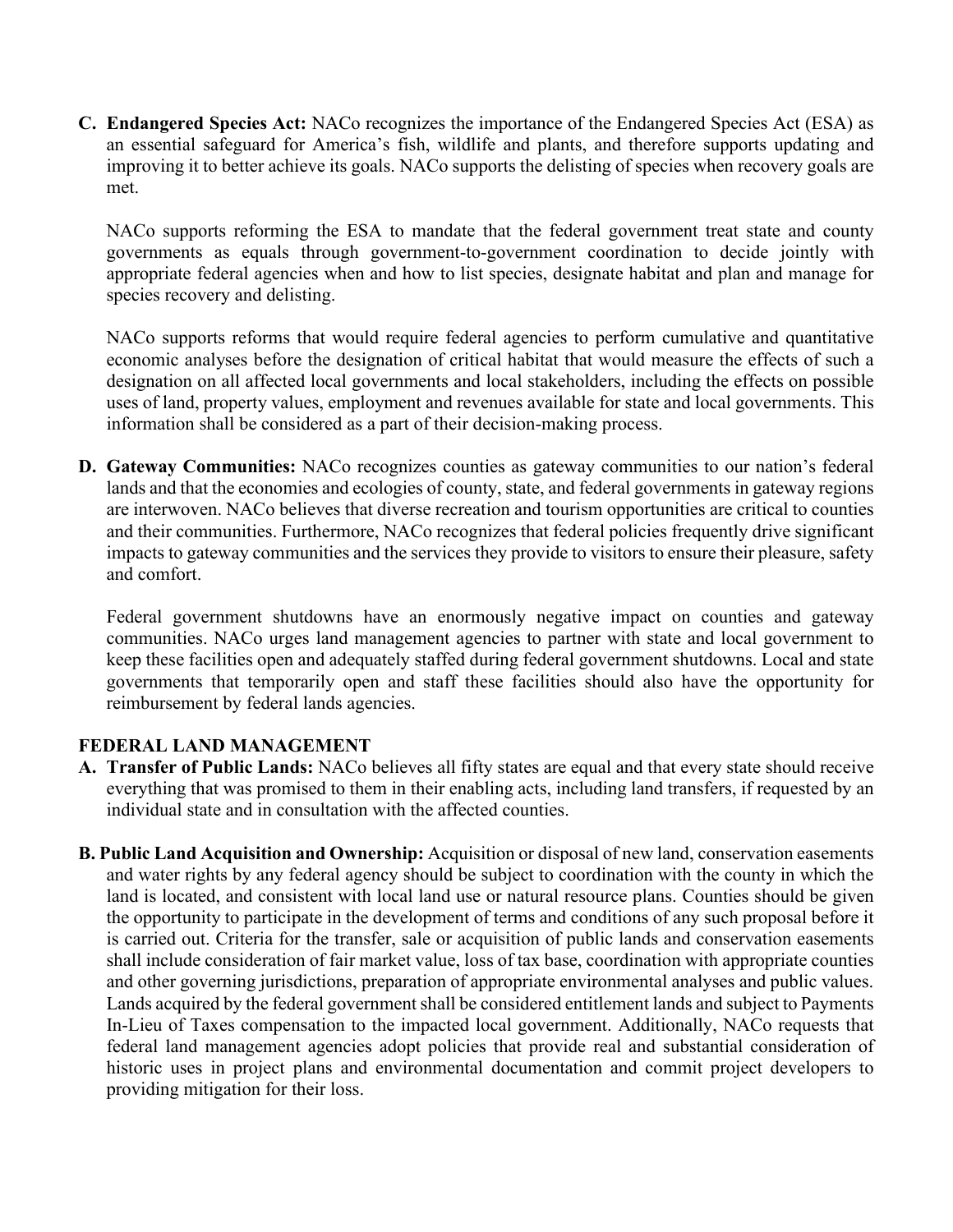**C. Special Use Designations**: Special federal land use designations impact the long-term use and status of public lands, which in turn has significant impacts on neighboring counties. The federal government shall coordinate with affected state and local government as early as possible when considering special land use designations. NACo supports those special use designations of federal lands that are approved by county governments and supported by stakeholders in the area in which the designations are proposed and are consistent with existing resource management plans. There must be compliance with the requirements of the National Environmental Policy Act (NEPA), including open public comment sessions in the impacted counties. Adding private lands to wilderness and other special designation areas shall require congressional approval.

NACo supports amending the Antiquities Act to require state and local government approval to provide transparency and accountability in the designation of national monuments. In cases where such state and local government approvals have been obtained, continued federal coordination and consultation with state, county, and tribal governments and consistency with their natural resource management plans should be required to the maximum extent allowed by law.

NACo opposes efforts to require inventoried roadless areas to be managed in accordance with the US Forest Service Roadless Area Rule issued in January of 2001. NACo supports petitions of individual states to amend the Roadless Area Rule to allow state-specific management guidelines for inventoried roadless areas in that given state.

NACo opposes policy and management decisions (such as Wilderness Study Area creation) that allow federal agencies to manage public lands for long, undefined periods of time as wilderness without congressional designations and with restrictions on the use of private lands in the proximity to a Wilderness Study Area.

**D. Access:** For public lands counties and gateway communities, access is a central issue. NACo supports retaining and enhancing public access to public lands for public safety, forest and ecosystem health, recreation and tourism, resource extraction, research and education, and private property rights. Roads are the primary infrastructure for access to public lands, and public lands road systems must be retained and maintained. NACo opposes road closures, road decommissioning, moratoria against road building and other limiting policies and practices without coordination and consistency with county natural resource plans or management policies.

NACo recognizes the importance of the system of historic roads, trails and other rights-of-way across federal lands established under R.S. 2477. NACo supports legislative efforts to create a clear, consistent administrative process coordinated with local government plans for confirming historic rights-of-way on federal lands for qualifying roads, including but not limited to a waiver of the statute of limitations regarding timely filing of such applications where qualifying roads cross "reserved" land. The Administration should work cooperatively with local officials to obtain administrative, judicial, and legislative recognition of county R.S. 2477 rights-of-way claims on federal land. NACo opposes any federal action designed to change or diminish the scope of these rights and supports shifting the burden of proof for R.S. 2477 rights-of-way closures to the federal government to justify such action.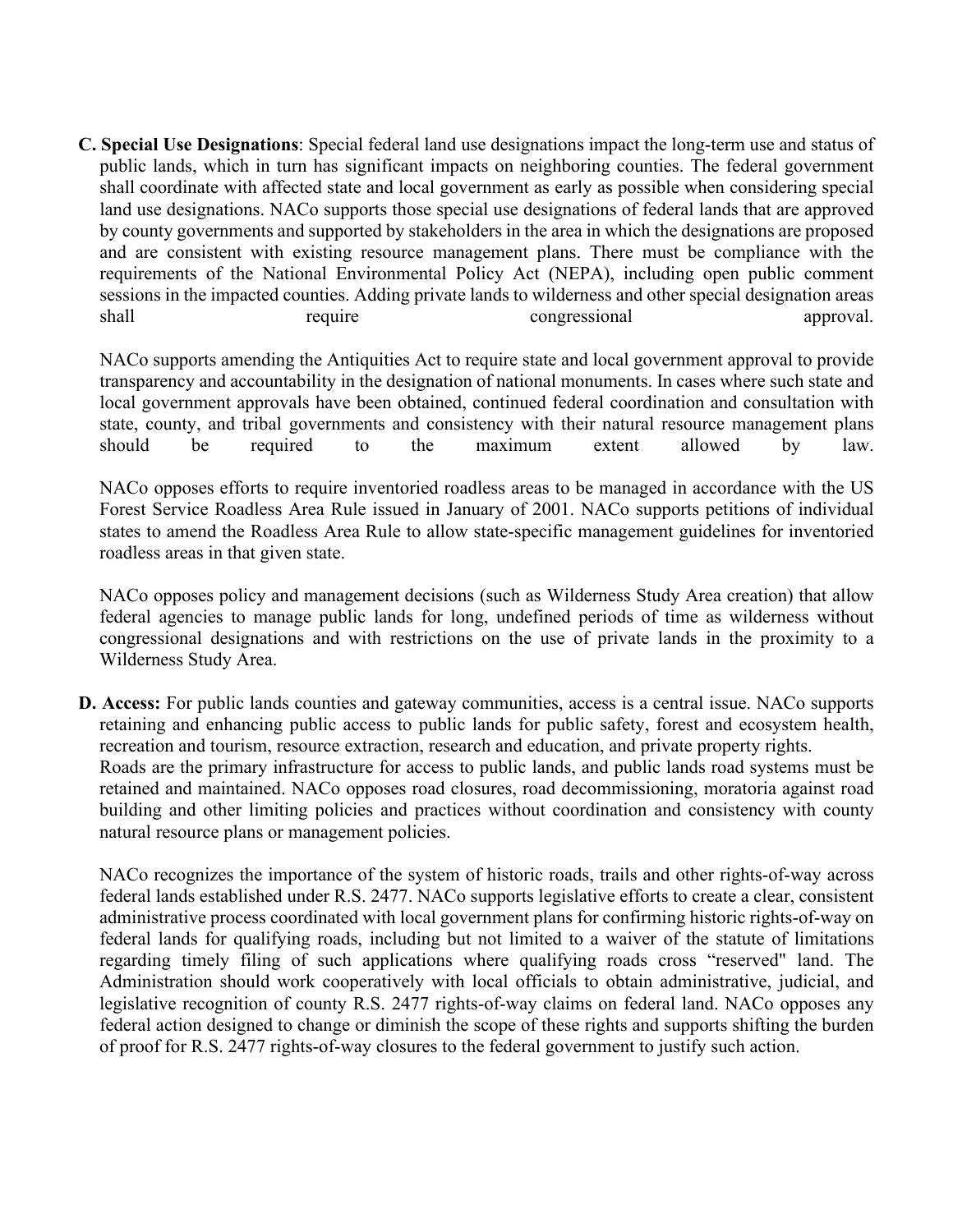**E. Water:** NACo believes in state primacy in water resources administration, management and allocation. Before any decision is made to continue drawdowns, removal or breaching of dams, a full review of all the relevant scientific and socioeconomic implications of such actions should be made and coordinated with affected counties. Water supplies for millions of individual Americans and agricultural producers begin on federal lands, and land management policy should prioritize, protect and uphold watershed health and water yield. Water rights holders must be given access for maintenance and control of water structures located on public lands.

NACo supports changes in current federal policy to allow the use of mechanized equipment for maintenance of dams within designated Wilderness areas and Wilderness Study Areas.

NACo urges the U.S. government to acknowledge the importance of adopting definitive Arctic policies in order to protect national security and to further U.S. commerce.

**F. Domestic Livestock Grazing:** Domestic livestock grazing on public lands is essential to local economies and is often an activity of cultural and historic significance. Livestock grazing is also an important method for the management of the landscape for public safety. NACo supports the enhancement of a viable rangeland livestock industry. Grazing is an excellent tool for the reduction of fire fuels, control of some noxious weeds, and other, less noticeable benefits such as hoof action allowing for better native seed to soil contact.

NACo supports the development and implementation of alternative grazing allotment management procedures, including categorical exclusions for "no change of use permit" renewals on transfers, to streamline the process and reduce costs to the taxpayer associated with rangeland management decisions.

NACo expresses disapproval of civil actions to diminish public lands livestock grazing rights brought against industry and federal land management agencies when final decisions are made by the appropriate federal agencies after cooperative efforts to determine best land-use practices.

NACo opposes legislative efforts to allow for the permanent retirement of grazing permits through the buyout of grazing permits by non-ranching third parties. If a permit is vacated, NACo supports reissuing the permit to an active grazer only.

**G. Wild Horse and Burro Management:** Wild horse and burro management on public lands is an increasingly urgent environmental crisis resulting in inhumane conditions for wild horses and burros that must be addressed through balanced, science-based decision-making and reproductive management practices.

NACo urges support for federal land agencies in the management of wild horse and burro populations to achieve appropriate management levels (AML) as authorized by federal law. Further, NACo supports the sale, adoption or humane slaughter of excess animals and the funding and utilization of sterilization technology and methods proven to be effective in controlling herd sizes.

NACo supports legislation to give individual states exclusive authority to manage wild horses and burros on federal lands, including exclusive authority to determine appropriate AMLs and authority to dispose of animals that exceed AMLs.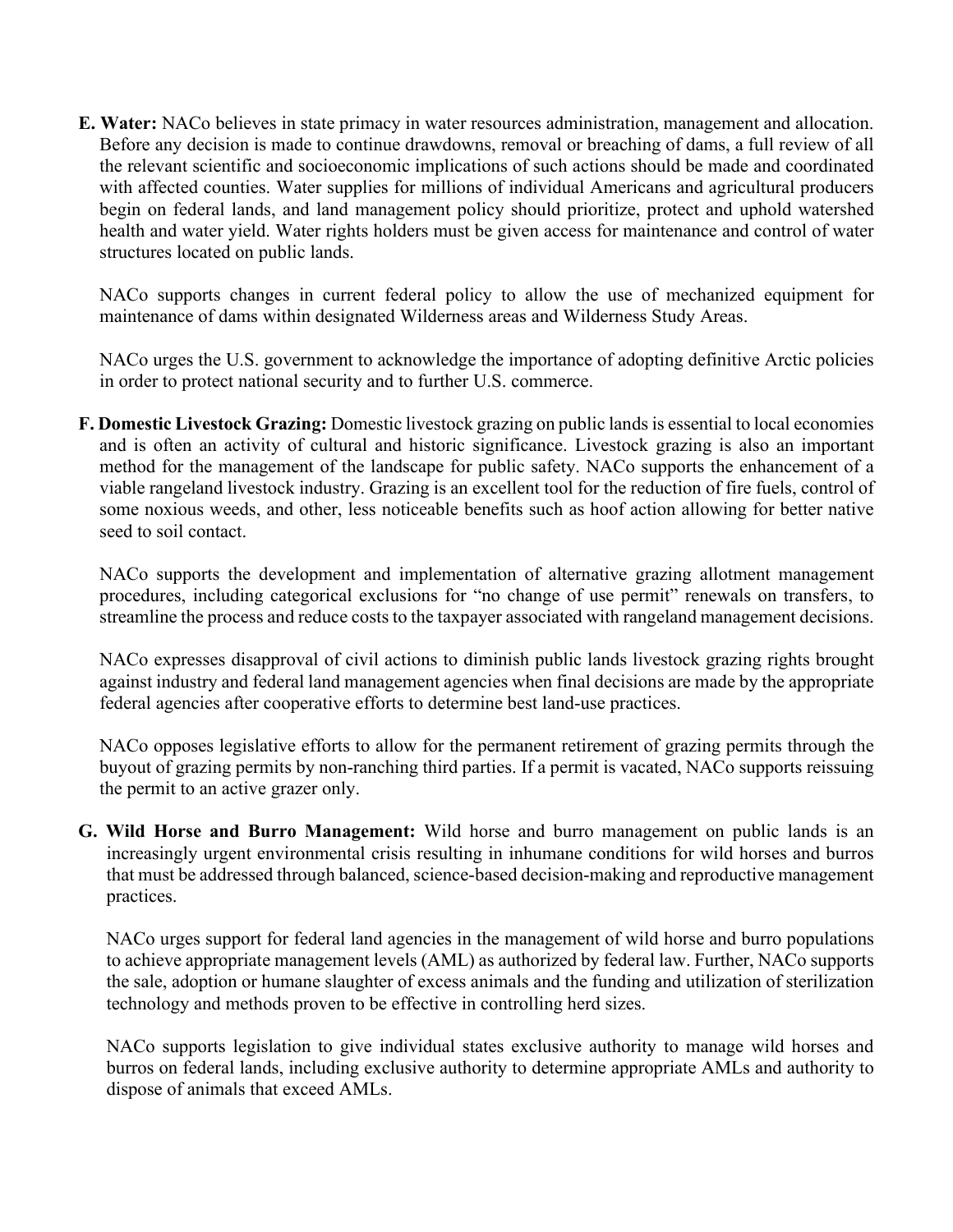**H. Energy and Mineral Resource Development:** Like any other permitted activity on public land, energy and mineral resource development and production should be conducted in coordination with impacted counties and consistent with local natural resource plans to the maximum extent allowed by law. NACo supports the development and implementation of comprehensive and consistent national policies and regulations for energy and mineral production on public lands. This includes conservation efficiency, exploration, and research that provide for the siting, permitting, production, utilization, transmission, and delivery of traditional and alternative/renewable energy and mineral resources. Every effort should be made by land management agencies to reduce obstructions that cause significant project delays and costs, including conducting oil, gas and mineral lease sales on all federal lands categorized in their land use plans for such leasing.

NACo recognizes that U.S. energy independence requires expanded alternative and renewable resources that are available on federal public lands. NACo supports the expanded use of solar, wind, water, and other traditional and renewable energy resources to provide secure, clean, affordable energy by utilizing the best methods available. Infrastructure for renewable energy on public lands should be developed in coordination with impacted county governments and after thorough analyses showing that the local economy will not be negatively impacted.

When mitigation is required as a condition of mineral or energy development, NACo encourages federal agencies to adopt consistent procedures that provide for mitigation other than through land transfer from private to public ownership, unless supported by affected counties. When such transfers are deemed the only appropriate mitigation and offsetting Payments in Lieu of Taxes (PILT) will not be received, agencies must ensure that project developers will continue to pay the property tax on the transferred land, or fees in lieu of taxes, in perpetuity, until the land is restored to private ownership.

**I. Forest and Rangeland Health:** NACo supports forest health initiatives that include fuels reduction, fuel breaks, and managing for diseases and pests, while maintaining the multiple use mandates and utilizing the best available, peer-reviewed science. NACo also supports broader use of categorical exclusions under NEPA, especially in cases of imminent threats to community watersheds, to timely and effectively address the threat of catastrophic events to our public forest and rangeland resources, and to allow for harvest of resources while they have economic value. Federal land management agencies shall utilize an appropriate mix of management practices including categorical exclusions and increased private, local and state contract and partnerships for pre-fire management, effective fire suppression, and restoration of federal forest and rangelands.

As a goal, NACo supports legislation directing federal forest management agencies to reduce Fire Regime Condition Class (FRCC 3) to a standard of FRCC 1 in all federal forests, excepts designated Wilderness Areas, by the year 2050, through means of active landscape management, fuels reduction and immediate post-fire restoration. Due to the increased frequency and severity of wildfires caused by excessive fuel loads on federally managed public lands, NACo urges Congress and the Administration to use whatever tools available to reduce FRCC in a more expedited manner where possible.

**J. Cooperatively Combating the Growing Threat of Wildfire to Public Lands Counties:** Wildfire season is a year-round issue for public lands counties. Wildfires destroy public lands, endanger access to vital resources, decrease biodiversity, hinder economic opportunity, decimate municipal watersheds,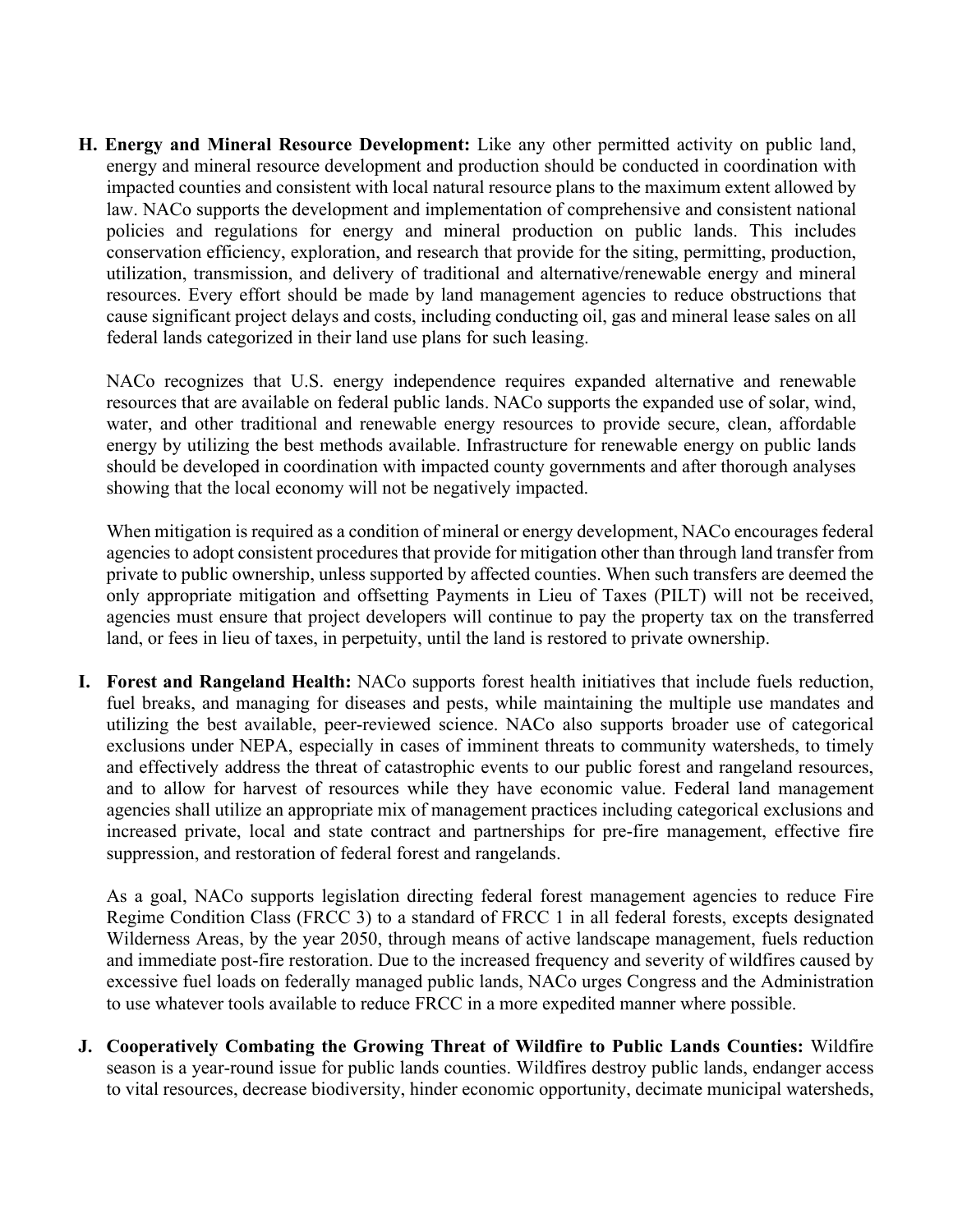and negatively impact public health and safety. County officials believe federal, state and local governments must work together to combat this growing threat to communities, livelihoods and the environment. This effort must include accelerated harvest and fuels reduction to levels that can be managed into the future, active forest management in areas that have recent fuels treatments, post-fire recovery and restoration efforts, addressing regulatory burdens, stopping frivolous lawsuits, engaging in scientifically-endorsed grazing practices and reinstating closed grazing allotments, reforestation, and appropriating sufficient funds to effectively combat wildfire on public lands without jeopardizing other accounts.

With the severe damage and threat to municipal water systems caused by increasingly frequent and destructive wildfires, NACo calls on the federal land management agencies to pursue at the earliest seasonal opportunity, a region-wide emergency project to thin-cut forest vegetation and clear deadfall and understory in all U.S. Forest Service lands where mapped city and town watersheds exist until the threat of catastrophic wildfire to those watersheds is eliminated.

**K. Noxious Weeds & Invasive Species:** NACo calls for a well-funded, coordinated and integrated management approach to noxious weed control on public lands. NACo supports an early detection and rapid response approach by all agencies and an accelerated completion of all environmental documentation to allow the use of all the tools needed to accomplish integrated pest management NACo calls on all federal land management agencies to coordinate with counties to better protect environmental resources from the threats and devastating impacts of invasive species.

NACo supports regulations to reduce importation of plants, exotic animals and insect species into the U.S. to help in the prevention of pest invasion. NACo supports state and federal prohibitions on the transportation of any state or federally listed invasive species, as well as efficient and effective agency action that stops other pathways of spread.

- **L. Military Installations:** Recognizing the value counties and military installations bring to each other and their complex and sometimes competing needs, NACo supports establishment of open, consistent and long-term joint planning processes to help both communities co-exist and continue to thrive together. Early engagement, close cooperation, and joint coordination of community and military development plans are essential to minimize potential impacts. Affected counties shall be entitled to cooperating agency status for military initiatives under NEPA, while counties shall seek similar input from military installations.
- **M. Recreation and Tourism:** Our public lands and historic sites draw millions of visitors each year. NACo acknowledges the value of the outdoor recreation economy as a \$700 billion contributor to the nation's Gross Domestic Product, and that most of this recreation takes place on federal public lands.

NACo supports the Federal Lands Recreational Enhancement Act to allow federal land agencies to retain revenues from specific fee areas to pay for upgrades, management and maintenance of Forest Service recreational areas. NACo further requests FLREA be amended to allow a portion of revenues from ski area leases be retained by the U.S. Forest Service to help pay for increased workload of managing ski area leases generated by recently passed 'Summer Use' legislation.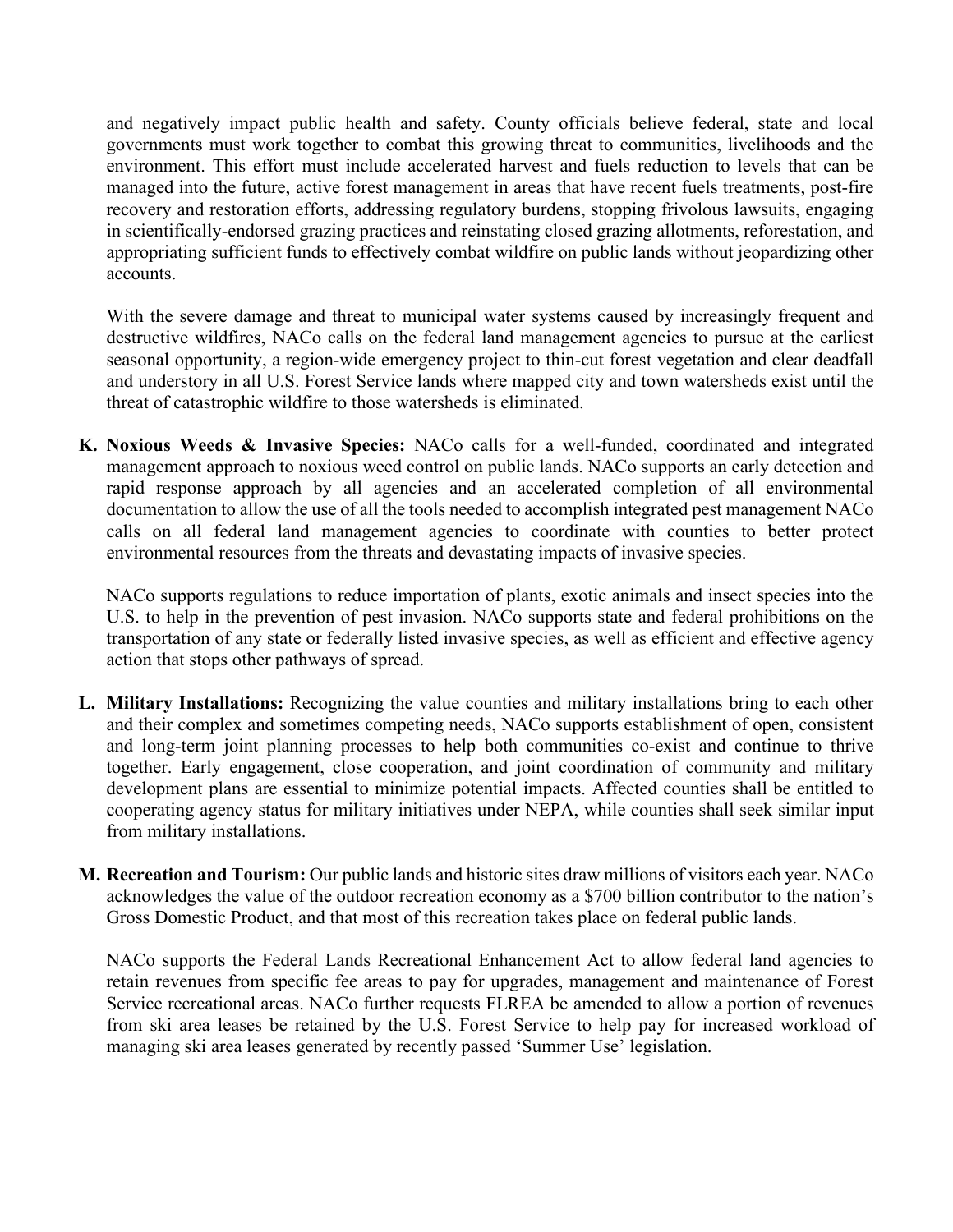**O. Funding for Our Public Lands Infrastructure:** NACo calls on Congress to adequately fund infrastructure in its national parks, national forests, and other public lands. This includes funding to support roads, bridges, trails, campgrounds, visitor centers, interpretive projects, and related facilities. NACo supports increased funding for overdue capital and deferred maintenance projects for public lands management agencies. NACo reminds Congress these public lands management agencies provide multiple use activities including mineral extraction, forest products, subsistence resources, recreation, and tourism opportunities for millions of visitors and national resource users that make substantial economic impacts on our counties and gateway communities. The significant federal investment in public lands infrastructure over the years is at risk due to the lack of funding for needed repair and replacement projects and must be recognized as a critical element in public lands management.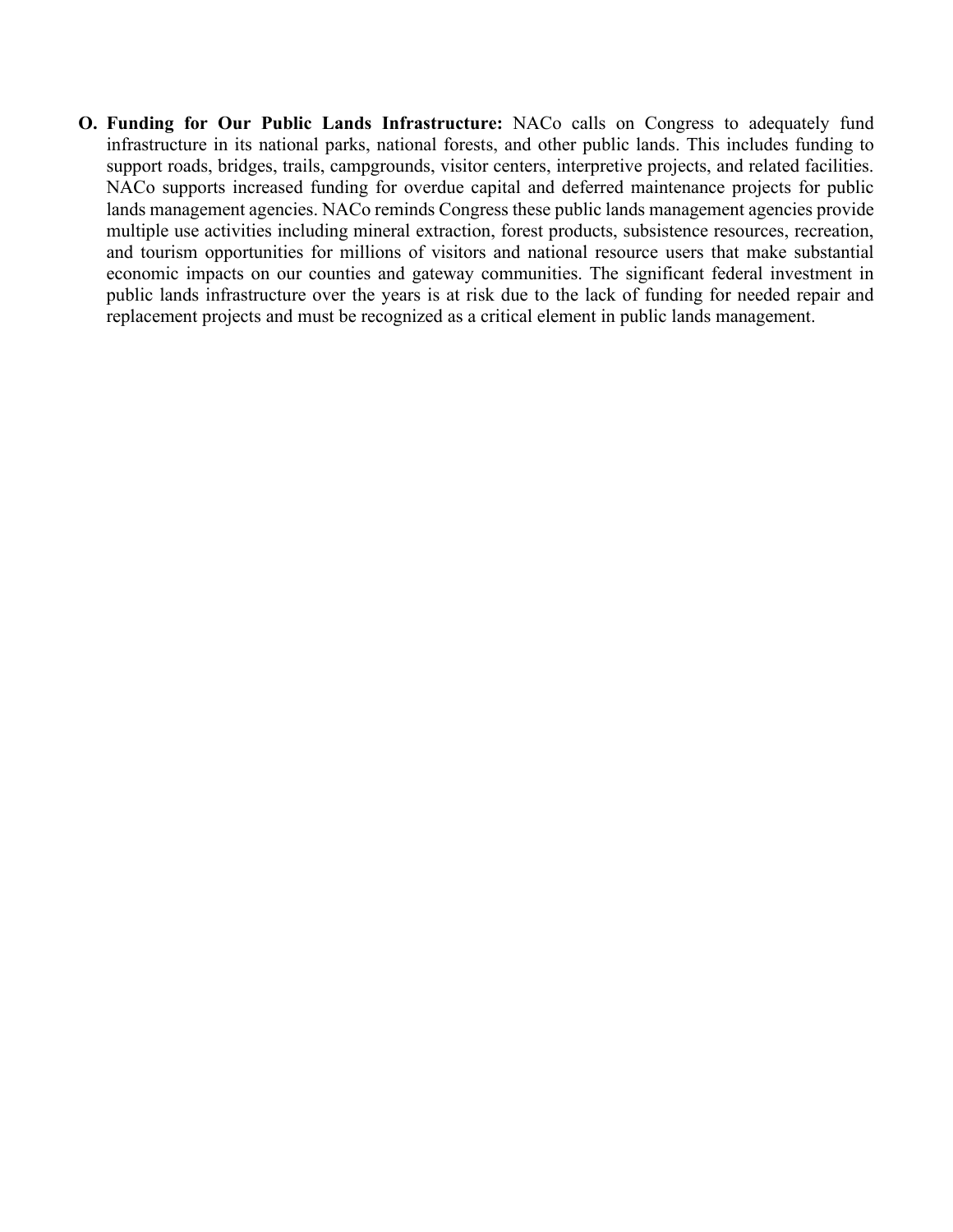## **PUBLIC LANDS RESOLUTIONS**

#### **Resolution on Amending the Recreation and Public Purposes Act**

**Issue:** Support congressional action to amend the Recreation and Public Purposes Act to require the Department of the Interior to establish a Pilot Program that authorizes commercial recreation concessions on land patented or leased under the act.

**Policy:** Support legislation which would allow counties which have federal lands within their park system the opportunity to offer concessions operated by third-party vendors. This would increase public recreational opportunities and enjoyment of these lands operated by counties.

#### **Approved | July 11, 2021**

## **Resolution on the Removal of Salt Cedar**

**Issue:** Support congressional action to address the permitting process and funding for the removal of invasive species from many of the rivers throughout the southwest.

**Policy:** Support federal legislation and/or regulatory policies that would allow county governments to comprehensively remove the salt cedar from rivers within their jurisdictions.

## **Approved | July 11, 2021**

## **Resolution Supporting Robust Remediation of Abandoned Uranium Mines as a Critical Priority for the United States**

**Issue:** Throughout numerous counties across the nation, including the Navajo Nation and northern Arizona, abandoned uranium mines continue to jeopardize public safety and the environment. Uranium mining has resulted in elevated uranium and radon radiation levels at over 400 locations on the Navajo Nation.

**Policy**: The National Association of Counties (NACo) urges Congress to enact legislation for the aggressive treatment of abandoned uranium mines across the United States to protect public health and the environment.

#### **Approved | July 11, 2021**

#### **Resolution Supporting the Use of Federal Emergency Management Agency (FEMA) Pre-Disaster Mitigation Grant Funding to Engage in Forest Thinning and Restoration Activities on Public and Private Lands**

**Issue:** The need for adequate, robust, and timely forest restoration to mitigate the threat of future catastrophic crown fires and reduce the risk associated with post-wildfire flooding and debris flow events is critical to reducing the threat to public safety that many western forested counties confront.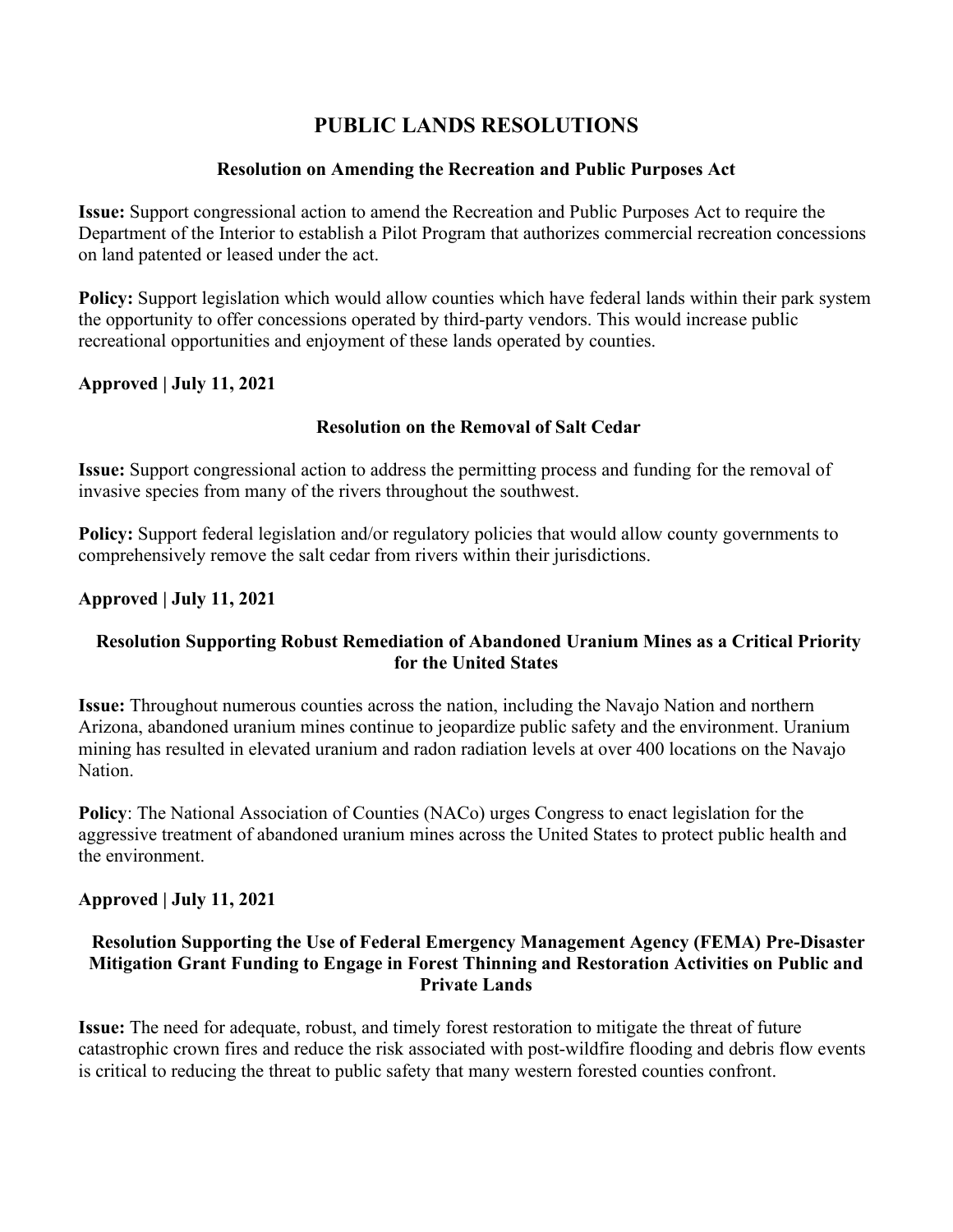**Policy:** The National Association of Counties (NACo) calls on Congress to pass legislation increasing appropriations for and allowing the use of Federal Emergency Management Agency (FEMA) pre-disaster mitigation grant funding for forest thinning and restoration activities, including using FEMA flood mitigation assistance for forest restoration to reduce the threat of catastrophic fire, post-wildfire flooding, and debris flows.

#### **Approved | July 11, 2021**

#### **Resolution Supporting Federal Funding to Promote and Expedite Building Private Forest Industry in Regions with Low to No-Value Trees**

**Issue:** The wood products industry is a valued partner in restoring our forests and reducing the threat of catastrophic wildfire. Without a viable wood products industry that can consume the forest products that are removed from the forest through various restoration activities, communities will continue to face an elevated threat of catastrophic wildfire.

**Policy:** The National Association of Counties (NACo) supports federal funding, financial incentives, and the removal of administrative roadblocks to attract, promote and expedite the private wood products industry in regions with low to no-value trees to allow consumption of forest products, including biomass as a pathway to forest restoration and reduction of the risk of catastrophic wildfire.

## **Approved | July 11, 2021**

#### **Resolution Supporting Additional Law Enforcement on Public Lands**

**Issue:** Public lands are being used now more than ever. Due to the shortage of federal law enforcement on public lands, including the Bureau of Land Management, Bureau of Indian Affairs and Forest Service, the onus to respond to law enforcement issues and emergencies falls on counties, which are unable to keep up with the calls for services on public lands.

**Policy:** The National Association of Counties (NACo) urges Congress to provide necessary funding and resources to federal agencies and county governments to hire/rehire law enforcement, so they routinely patrol and respond to law enforcement issues and health and safety concerns on federal land. Further, since the County Sheriff is the chief law enforcement officer in the county, it is important to have a cooperative and collaborative working relationship and develop a written cooperative agreement.

#### **Approved | July 11, 2021**

#### **Resolution Supporting a Coordinated Effort Between Federal, State and County Officials to Eradicate the Spotted Lanternfly (***Lycorma delicatula)***, an Invasive Species Plaguing the Mid-Atlantic States**

**Issue:** The spotted lanternfly was accidentally introduced to Berks County, Pennsylvania in September 2014 through an international shipment from Asia. Since then, the invasive species has caused significantagricultural, environmental and economic damage, especially harming the grape industry and other businesses in the Mid-Atlantic United States. Because the spotted lanternfly is attracted to and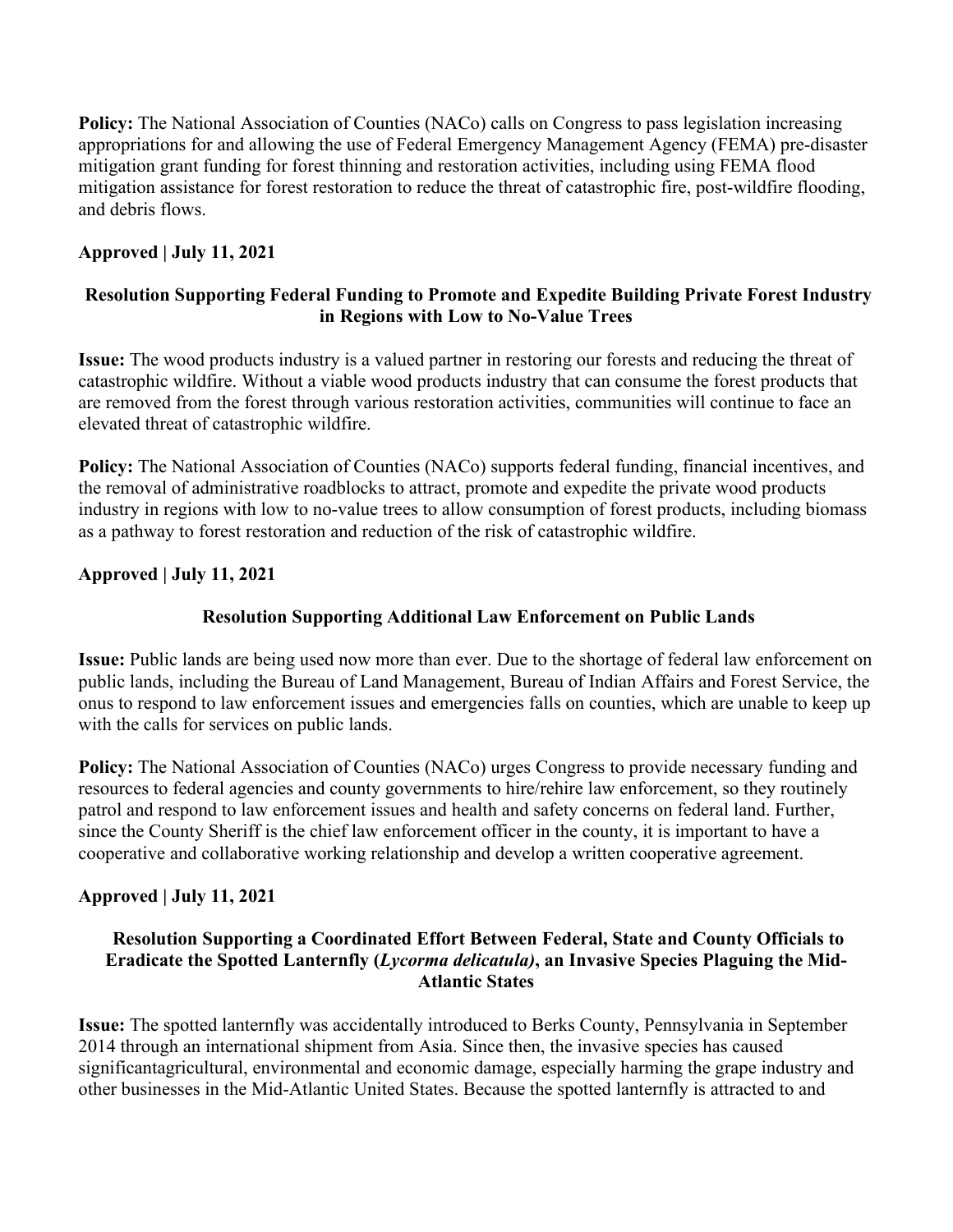takes nourishment from the "Tree of Heaven" *(Ailanthus)* in order to procreate – an invasive plant found in nearly 90 percent of the United States—most of the nation is threatened by this invasive insect.

Policy: The National Association of Counties (NACo) supports a coordinated effort between thefederal, state and local governments to eradicate the spotted lanternfly, an invasive species that targets important agricultural and forest commodities as well as quality of life issues. NACo also calls on the federal government to provide significant financial resources to assist the Commonwealth of Pennsylvania and county governments in combating the spread of this invasive species.

## **Approved | July 11, 2021**

## **Resolution on Opposing any Bill in the 117th Congress That Tries Again to Designate "Red Rock Wilderness" in the State of Utah**

**Issue:** On May 10, 2021, S. 1535, the *America's Red Rock Wilderness Act*, was introduced again in the  $117<sup>th</sup>$  Congress. This legislation would lock up approximately 8.4 million acres of federal land within Utah as wilderness. Past versions of S. 1535 failed to pass Congress numerous times due to opposition from Utah's congressional delegation, governor and county officials.

**Policy:** The National Association of Counties (NACo) calls on Congress to oppose S. 1535 because wilderness legislation should be driven by elected local leaders and residents.

#### **Approved | July 11, 2021**

#### **Resolution on Supporting the Legal Validity of the Presidential Proclamation of 2017 that Downsized the Grand Staircase Escalante National Monument, Applauding the Benefits that Have Resulted from that 2017 Downsizing, and Opposing Any Efforts to Reverse that 2017 Downsizing**

**Issue:** The validity of the 2017 Presidential Proclamation that downsized the Grand Staircase-Escalante National Monument, the benefits that resulted from that 2017 downsizing, and the poorly guided threats to reverse that 2017 downsizing.

**Policy:** The National Association of Counties (NACo) supports the President's December 4, 2017 valid legal exercise of authority to downsize the Grand Staircase-Escalante National Monument (GSENM) from approximately 1.9 million acres to just over one million acres and to order a new management plan for the reduced monument, because (a) the governments of the State and affected counties requested and supported the 2017 downsizing, (b) the 2017 downsizing conformed to the Antiquities Act standard that the land comprising the national monument be confined to the smallest area compatible with the proper care and management of the objects of historic or scientific interest to be protected, and (c) the new management plan for the reduced monument has produced substantial land management benefits and benefits for the local communities.

**Approved | July 11, 2021**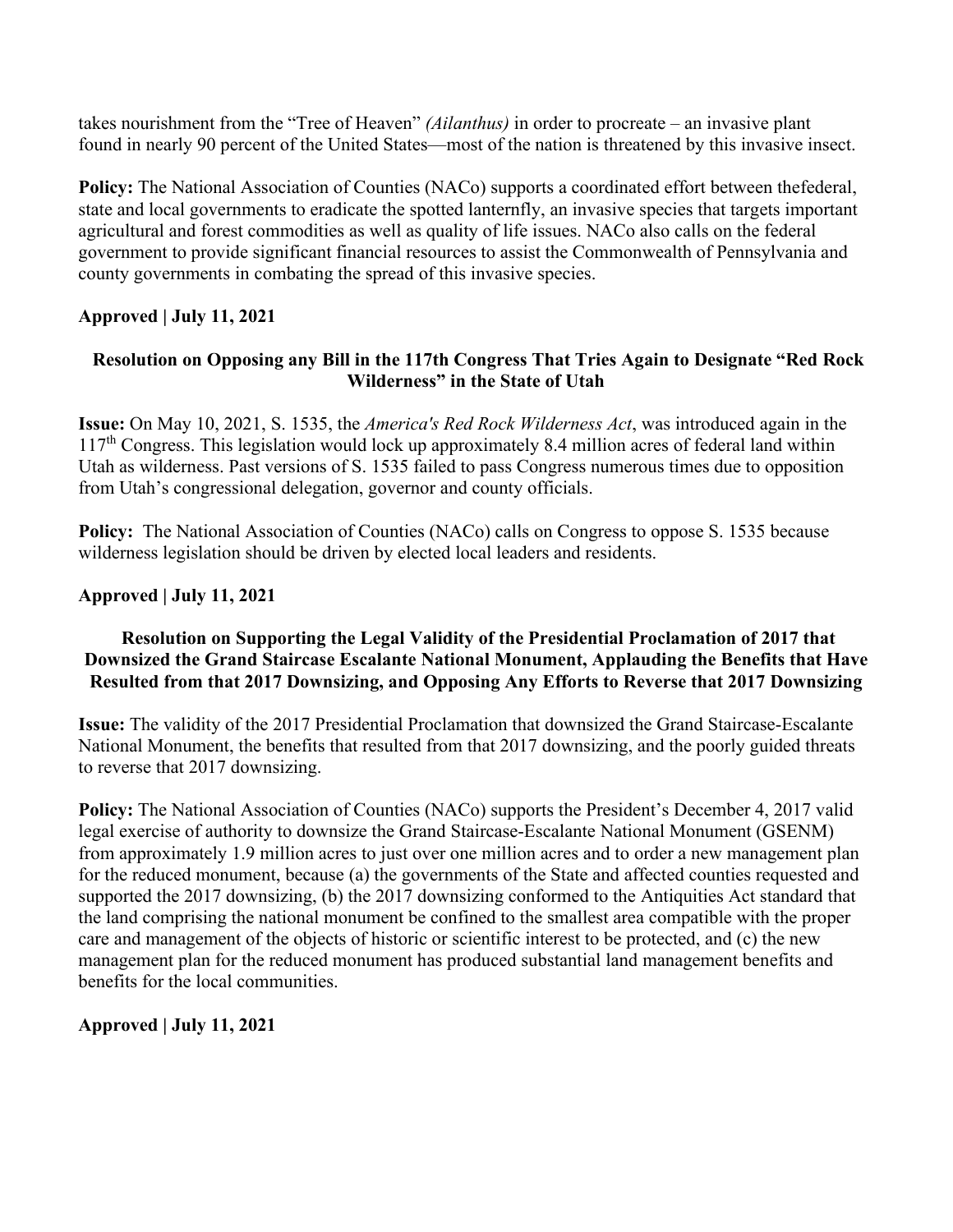#### **Resolution Prohibiting New Wilderness Designations Without the Approval of the Governing Bodies of the Counties of Jurisdiction**

**Issue:** Oftentimes, wilderness designations are made without the support of the elected officials within the impacted counties.

**Policy:** The National Association of Counties (NACo) supports the prohibition of new wilderness designations without the approval of the governing bodies of the counties of jurisdiction.

#### **Approved | July 11, 2021**

## **Resolution Supporting Increasing Timber Harvests and Forest Restoration from National Forest System Lands to Maximum Sustainable Levels**

**Issue:** Reduced timber harvests and other management activities have left 80 million acres of NationalForest System (NFS) land at risk of wildfire, insect or disease infestation. This negatively affects community security, public health and economic opportunity.

**Policy:** The National Association of Counties (NACo) calls on federal land agencies to use all available tools—including stewardship contracting, Good Neighbor Agreements and other collaborative efforts to increase timber harvest levels to the maximum sustainable levels to reduce the threat of wildfireand insect and disease infestation while spurring economic opportunities for public lands counties.

#### **Approved | July 11, 2021**

## **Resolution Supporting No Net Increase in Public Land or Water Ownership Without the Approval of the Governing Bodies of the Counties of Jurisdiction**

**Issue:** County governments have limited opportunities to influence proposed federal land and water acquisitions, which decrease tax revenues and can reduce economic opportunities for counties.

**Policy:** The National Association of Counties (NACo) urges federal land management agencies to coordinate with and receive the written approval of the governing bodies of the counties of jurisdiction before a federal land or water acquisition resulting in a net decrease in privately owned acreage within or a net loss in tax revenue to the counties can move forward.

#### **Approved | July 11, 2021**

#### **Resolution on the Council of Environmental Quality's National Environmental Policy Act Implementing Regulations**

**Issue:** The Council of Environmental Quality ("CEQ") published its final rule regarding the National Environmental Policy Act ("NEPA") implementing regulations on July 16, 2020.

Policy: The National Association of Counties (NACo) supports the revised NEPA implementing regulations to require federal agencies to regularly provide meaningful opportunities for states and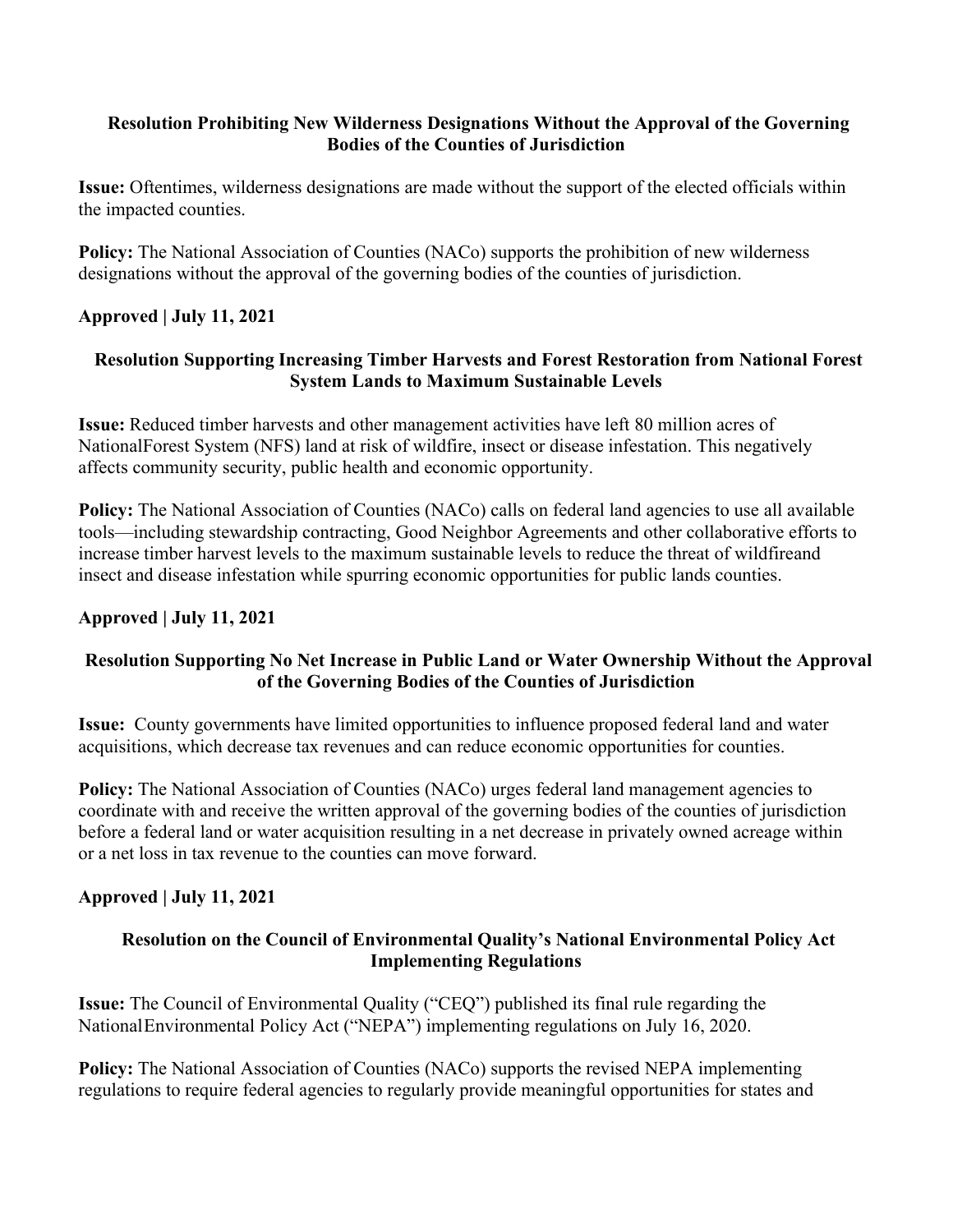counties to be involved in the NEPA process for planning and projects on federal lands that may affect the economy, society and culture of constituents. NACo encourages the Administration and its agencies to work closely with state and local governments to retain components as possible of the final rule that bolster local government's ability to effectively participate in the federal decision-making process.

## **Approved | July 11, 2021**

#### **Resolution on U.S. Forest Service Workforce Capacity and Infrastructure**

**Issue:** The U.S. Forest Service lacks the personnel and infrastructure capacity necessary to properly manage, conserve and restore the National Forest System.

**Policy:** The National Association of Counties (NACo) supports the findings and conclusions set forth in the National Association of Forest Service Retirees' report, entitled "Increasing Workforce Capacity to Increase the Pace and Scale of Restoration on National Forest System Lands" and will work with the administration and Congress toward implementing the report's recommendations and toward policies that add, repair and maintain needed infrastructure with the U.S. Forest Service, U.S. Department of Agriculture and other appropriate entities.

## **Approved | July 11, 2021**

## **Resolution on Inclusion of Full Payments In-Lieu of Taxes and Secure Rural Schools and Community Self-Determination Act Funding in the President's Annual Budget**

**Issue:** The annual appropriations cycle leaves funding for Payments In-Lieu of Taxes (PILT) and Secure Rural Schools and Community Self-Determination (SRS) subject to potential cuts or elimination on an annual basis.

**Policy:** The National Association of Counties (NACo) calls on the U.S. Department of the Interior (DOI), the U.S. Department of Agriculture (USDA) and the U.S. Office of Management and Budget (OMB) to include proposals for full, permanent funding of Payments In-Lieu of Taxes (PILT) andfull funding of Secure Rural Schools and Community Self-Determination (SRS) until a long-term sustainable funding solution for national forest counties is agreed to.

#### **Approved | July 11, 2021**

#### **Resolution to Repair and Maintain the Public Land Survey System**

**Issue:** The Public Land Survey System (PLSS) is in a varying degree of deterioration nationwide due to the lack of resources provided to counties.

**Policy:** The National Association of Counties (NACo) urges Congress to provide additional funding to counties to support the existing Public Land Survey System (PLSS). NACo further urges the federal government to enforce existing guidelines and rules for the PLSS.

#### **Approved | July 11, 2021**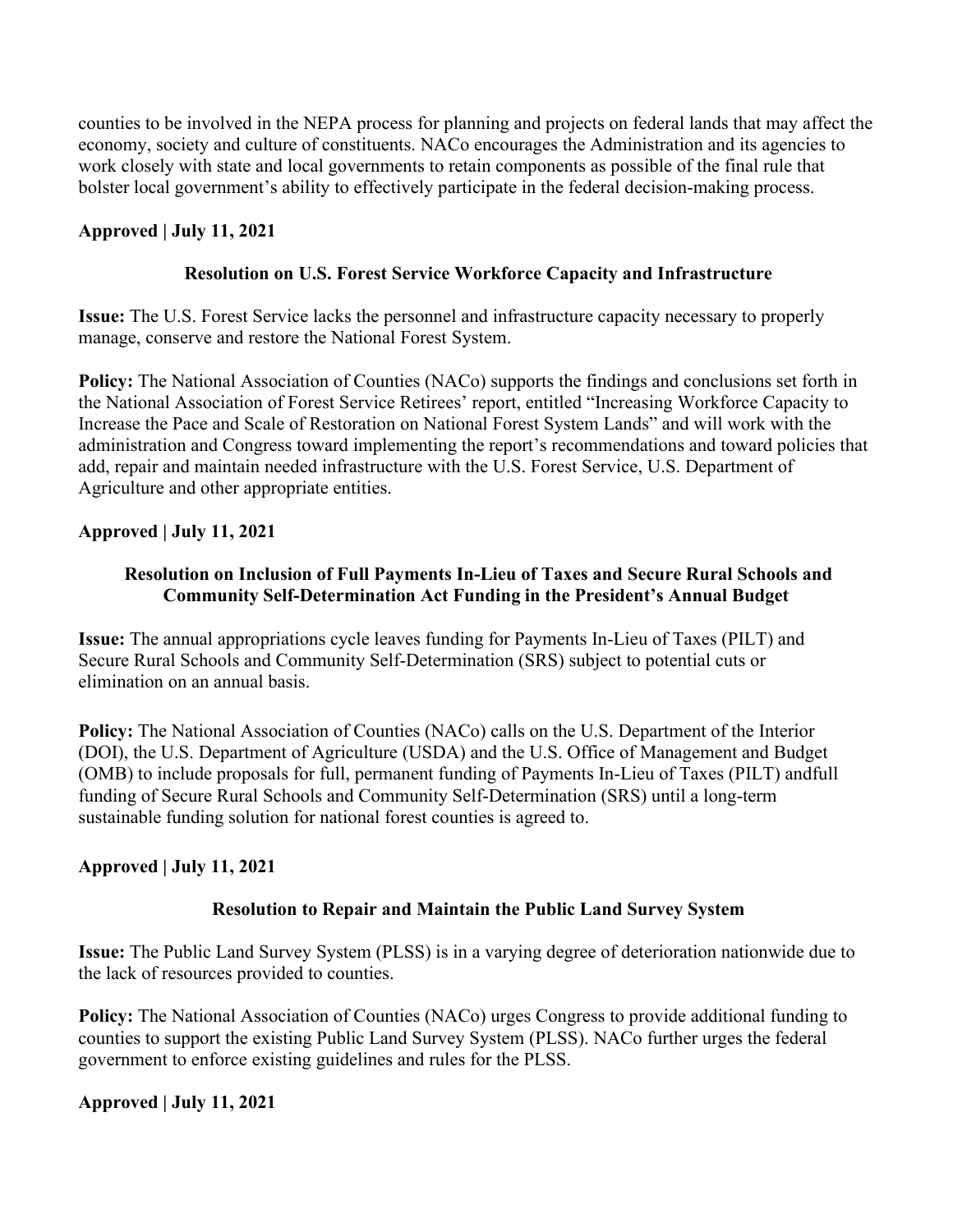## **Resolution Urging Congress to Amend and Update the Endangered Species Act of 1973**

**Issue:** The Endangered Species Act (ESA) of 1973 has not been significantly modified in 40 years.

**Policy:** The National Association of Counties (NACo) urges the Congress of the United States to amend the Endangered Species Act (ESA) to reflect its intended purpose "to protect endangered speciesand the ecosystems on which they depend" and to ensure that the rights of people are also protected.

The ESA needs to be amended in the following manner:

- 1. Favor decisions to list plant or animal species as threatened or endangered (T&E listing decisions)that are made through best available science with increased transparency and timelines for decisions.
- 2. In states where the proposed Federal land use plan amendment and the state species managementplan are inconsistent, postpone T&E listing decisions for a period of at least six years or until theplans become consistent.
- 3. Encourage or direct the Secretary of Interior (Secretary) to share critical data, research andscientific information to assist such states and counties in their conservation efforts,
- 4. Direct federal land management agencies to amend their land use plans to comply with state andcounty-based conservation efforts.
- 5. Strengthen the influence of local participation so that local coordination processes andrecommended species management policies are not overridden.
- 6. Authorize the ESA to recognize and allow consideration of the predation of threatened or endangered species by natural events (such as predator impacts, weather-related events andphysical health threats) as well as human activities.
- 7. Revise "taking" definition to protect private property rights in conformance with the United StatesConstitution.
- 8. Provide full compensation to individuals for current and long-term takings. Require mandatory costs-benefits analysis for all adverse socio-economic and cultural impacts on the affected humanpopulation.
- 9. Require that the science used to make any determination be subject to independent and objectivethird-party review.
- 10. Mandate that a listing of endangered species be reviewed every seven years to determine if alisting is still warranted.
- 11. Require all parties pay their own attorney's fees involving any legal action associated with theESA.
- 12. Transfer critical habitat designations and recovery planning to the states.
- 13. Require Congress to approve a listing within one year, and if such approval is not timely given,the species shall be removed from the list.
- 14. Empower and support local management solutions at the state and county level for interstatespecies.
- 15. Prohibit ESA listings of candidate species found residing exclusively within a single state.

Postpone the listing and/or federal protection of a species that has recently been determined byUSFWS to be threatened or endangered and which are located in states or counties that have developed and/or implemented a good faith conservation management plan for said species.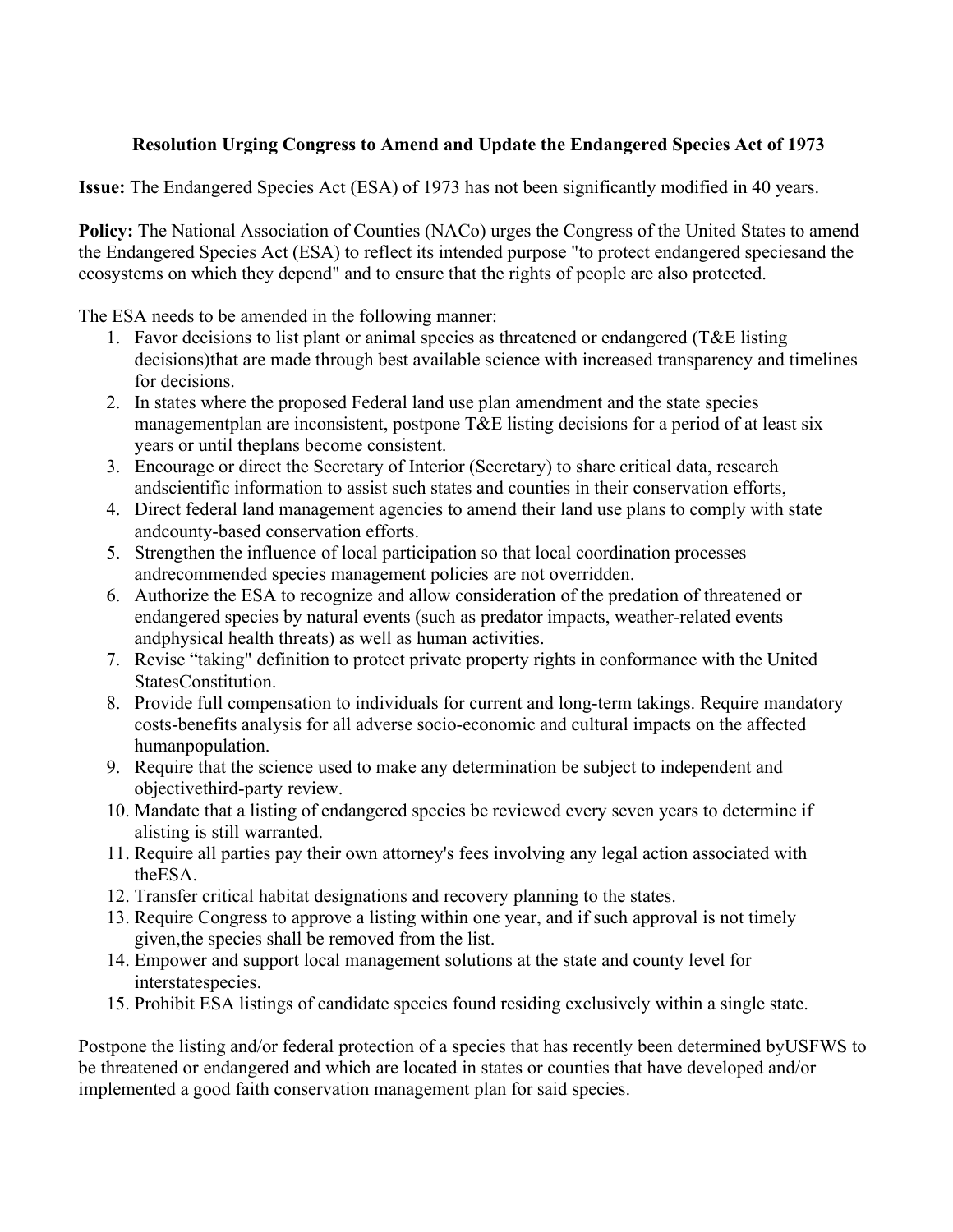#### **Approved | July 11, 2021**

## **Resolution Regarding Wildland Fire Regulations and Policies**

**Issue:** Federal agencies, including the United States Forest Service (USFS) and the Bureau of Land Management (BLM), have regulations, policies, and guidelines that allow lightning-caused fires toburn on Federal lands at all times and that permit the use of prescribed fires, regardless of ignition source, on Federal lands at all times. (See, e.g., Federal Wildland Fire Management Policy & Program Review, December 18, 1995 and Guidance for Implementation of Federal Wildland Fire Management Policy, February 13, 2009).

**Policy:** The National Association of Counties (NACo) supports greater coordination between federal land management agencies and local governments in implementing wildland fire suppression policies and strategies, with the understanding that a blanket, one-size-fits-all policy is untenable on diverse landscapes. Federal agencies must work with local governments to accomplish their (Federal agencies) landmanagement goals, including wildfire suppression and risk reduction, and ensure such efforts do not jeopardize the health, safety, and welfare of local residents.

## **Approved | July 11, 2021**

## **Resolution on the Use of Targeted Grazing for Wildland Fire Management**

**Issue:** Targeted grazing can offer an alternative method of fuel load management on our nation's public lands to reduce the growing threat of wildland fire.

**Policy:** The National Association of Counties (NACo) calls on the federal government to establish a program to target livestock grazing in and adjacent to areas at high riskof wildland fire. Such a program should compensate livestock owners for the cost of establishingthese efforts to reduce wildfire fuel loads on public lands.

#### **Approved | July 11, 2021**

#### **Resolution on Amendments to PILT Side B Funding - Establishing a Minimum**

**Issue:** Counties, Boroughs, Townships, and Parishes with large Federal entitlement acreage and smallpopulations have monetary caps within the PILT formula that place them in an unfavorable position inrelation to the majority of all other Counties.

**Policy:** NACo supports amending the PILT formula to establish a base funding to all countiesby setting the per-acre variable on the Alternative B to a minimum funding level adjusted by the CPI every year. The maximum payment to counties would not be adjusted. The current population threshold would remain at 50,000.

#### **Approved | July 11, 2021**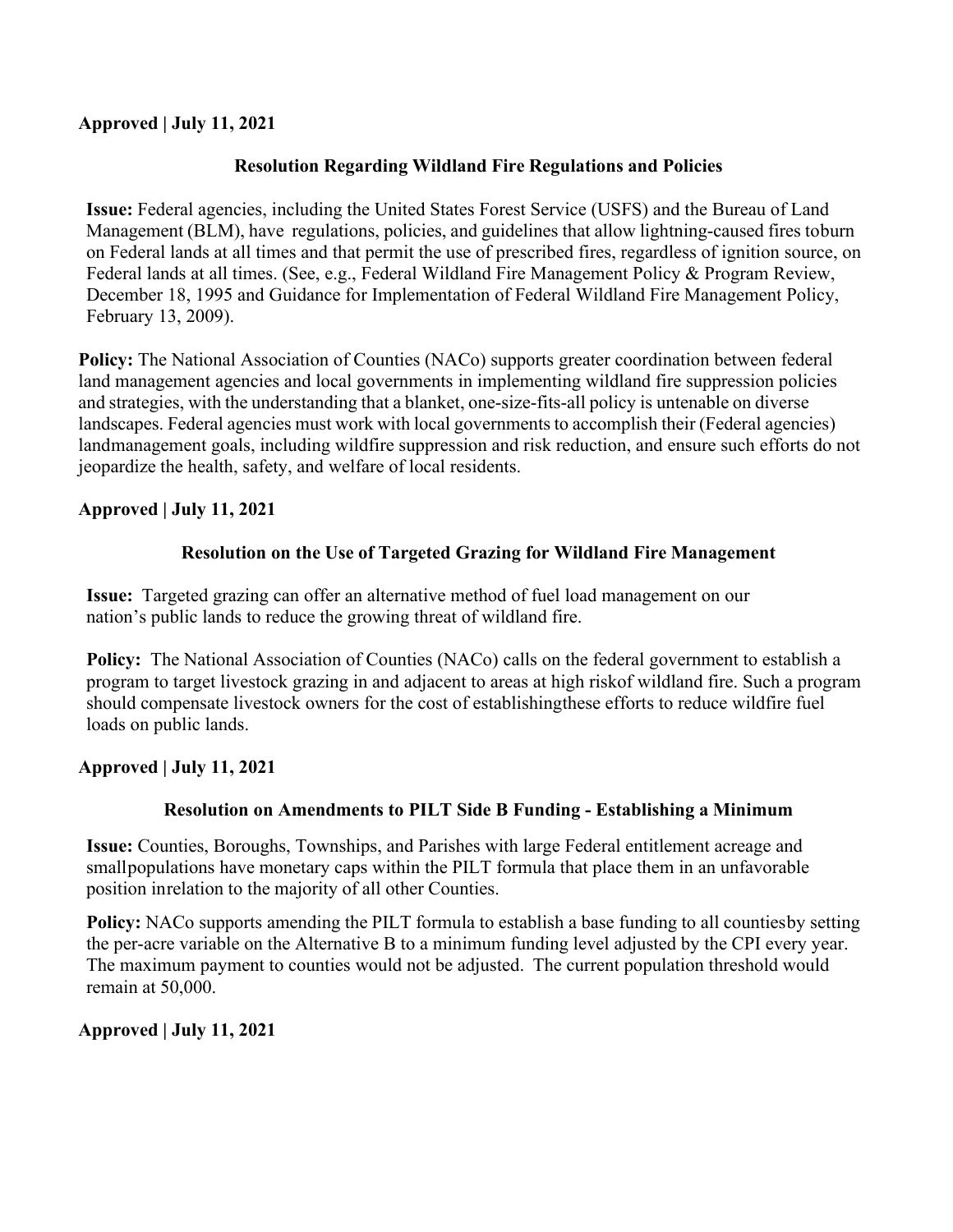#### **Resolution Supporting Increased Federal Public Lands Agency Funding**

**Issue:** Federal public land agency operating budgets have a substantial impact on county economies. Proposed increases in these budgets will help counties dependent on recreation for jobs and revenue.

**Policy:** The National Association of Counties (NACo) urges Congress to fully fund federal public lands agency budgets to ensure the greatest amount of recreational access to federal public lands and to support gateway communities economically reliant on tourism and recreation.

## **Approved | July 11, 2021**

#### **Resolution Urging the Biden Administration to Further Engage with Impacted Counties When Developing the Implementation Strategy to Conserve Thirty Percent of the Lands and Waters in the United States by 2030 ("30 by 30")**

**Issue:** Executive Order 14008, *Tackling the Climate Crisis at Home and Abroad,* directs federal agencies to develop a strategy to conserve thirty percent of the lands and waters in the United States by 2030, known as "30 by 30."

**Policy:** The National Association of Counties (NACo) urges the Biden Administration to further engage with impacted counties, especially those with large tracts of federal lands within their jurisdiction, in developing an implementation strategy for 30 by 30. Conservation efforts under 30 by 30 must be focused on voluntary and locally-led programs with federal agencies primarily providing support through funding and technical assistance to state, local and tribal governments, as well as private land and forest owners. Federal agencies should coordinate resource and forest management plans with elected officials from natural resource reliant counties, especially those with large tracts of federal public lands within their jurisdiction, and agricultural communities and other private landowners on the implementation timeline and economic impacts of this proposal. Conservation must be treated as a broad, collaborative set of principles and ideas designed to ensure the wisest use of our natural resources. Conservation includes the preservation of pristine wilderness areas, active forest management projects to reduce the threat of wildfire and create timber jobs, voluntary species conservation agreements and programs to keep private working lands productive in ways that meet specific, local environmental needs. Federal agencies must also ensure federal lands under a multiple-use mandate remain productive to generate revenues to support voluntary conservation programs and ensure 30 by 30 does not lead to large increases in federal land acquisitions.

#### **Approved | July 11, 2021**

#### **Resolution in Support of Resuming Onshore Petroleum Leasing on Federal Lands**

**Issue:** Onshore oil and gas leasing on federal lands supports local economies and provides important revenue streams to all levels of government for resource conservation, recreation, restoration and protection programs.

**Policy**: NACo supports the resumption of onshore leasing on federally owned lands where appropriate to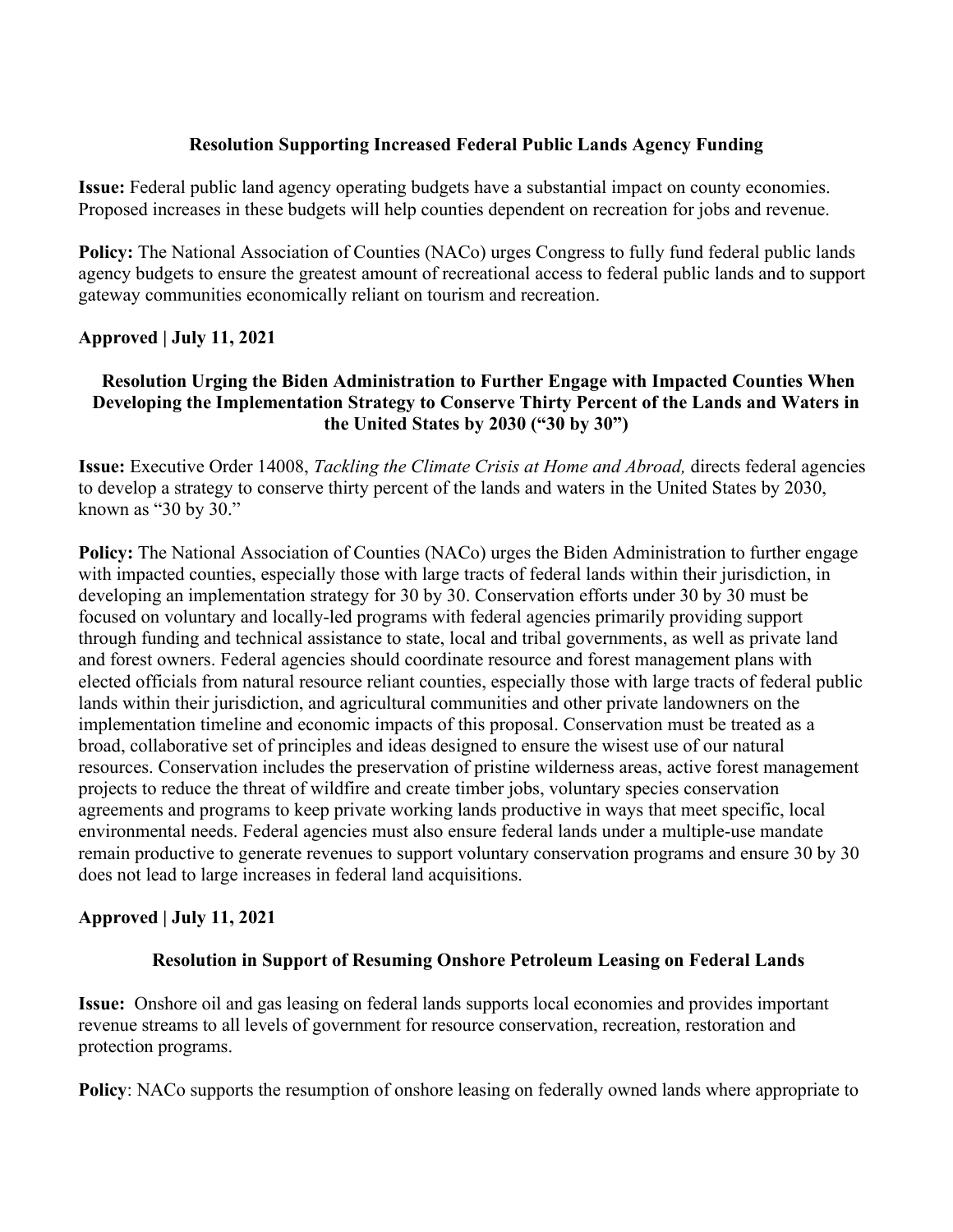maximize the royalty revenue streams for natural resource conservation, recreation, restoration and protection programs.

#### **Approved | July 11, 2021**

#### **Interim Resolution Supporting Long-Term Federal Funding for Shared Stewardship to Collaboratively Manage Unwanted Wildfire**

**Issue**: For decades across the United States, the practice of wildfire suppression has led to an excess of large unwanted wildfires. These large fires have deleterious effects on the entire ecosystem by jeopardizing communities, watersheds, and sensitive habitats.

**Policy**: The National Association of Counties (NACo) supports long-term federal funding of Shared Stewardship agreements and work because of the imminent need to address the issue of unwanted fires threatening critical watersheds and vulnerable communities.

#### **Approved | February 14, 2022**

#### **Interim Resolution Supporting the Reconciliation in Place Names Act and Secretarial Orders 3404 and 3405**

**Issue:** On federal public lands, there are geographic features and/or units of land named with derogatory terms that include racial and sexual slurs and stereotypes targeting Native Americans, African Americans, and others. The extent of inappropriate or offensive place names in the United States requires a systematic, public process in which offensive and inappropriate place names are reviewed and revised.

**Policy:** The National Association of Counties (NACo) supports the *Reconciliation in Place Names Act,* which would which streamline the U.S. Board of Geographic Names (USBGN) process of flagging, reviewing, and revising offensive names. NACo also supports Secretarial Orders 3404 and 3405, issued by U.S. Department of the Interior Secretary Haaland in November 2021.

#### **Approved | February 14, 2022**

#### **Interim Resolution Supporting Wildfire Mitigation Efforts on U.S. Forest Service Land Under the Infrastructure Investment and Jobs Act**

**Issue:** On January 18, the U.S. Secretary of Agriculture and U.S. Forest Service Chief announced a new strategy, Confronting the Wildfire Crisis, to treat an additional 20 million acres of national forest lands and 30 million state, private, tribal, and other forest lands over the next ten years as part of the Infrastructure Investment and Jobs Act (IIJA). The IIJA provides nearly \$3 billion to reduce hazardous fuels and restore America's forests and grasslands, along with investments in fire-adapted communities and post fire reforestation. These funds are critical for wildfire mitigation efforts and need to be made available to impacted communities as soon as possible.

**Policy:** The National Association of Counties (NACo) urges the U.S. Forest Service (USFS) to partner with counties to implement the Confronting the Wildfire Crisis ten-year strategy by ensuring funding is